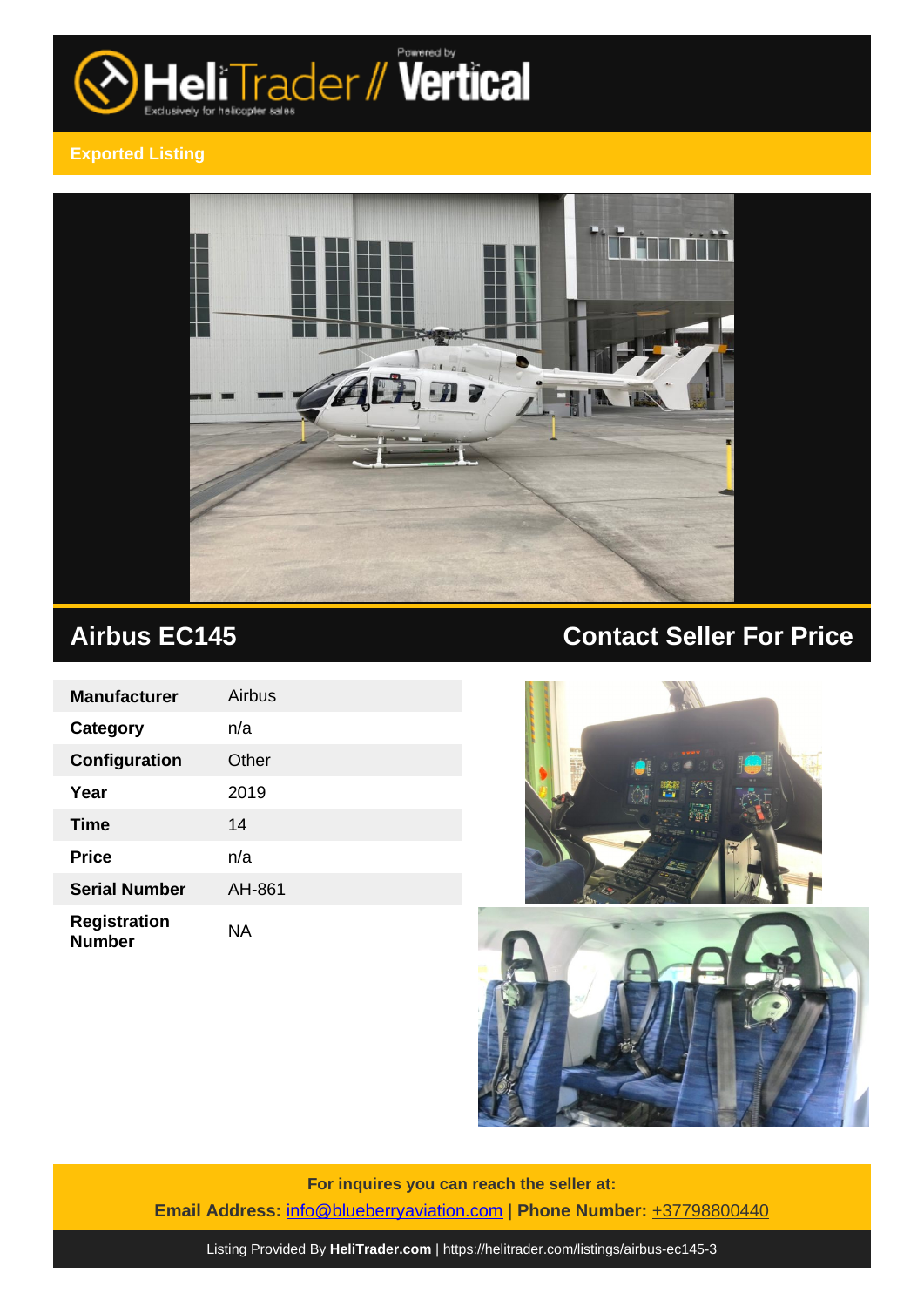# **Description**

EC145/BK117C2 - PAX TRANSPORT CONFIGURATION Low TSN; Sound Proofing System; Air Conditioning System; IFR; CVFDR; Cabin Configuration: 2+8 Passenger Seats. Components Potential Remaining in Line with TSN; Offered with Valid Export C of A. : "As is" Ex-Works Asia

### **Avionics**

### IFR

Flight Control Display System 3-Axis Automatic Flight Control System NAV Receiver - Bendix King KNR634A VHF Comm - Bendix King KTR908 ATC Transponder Mode S - Garmin GTX33H WAAS GPS/NAV/Com System - Garmin GTN650 DME System - Cobham CDM-451 Radar Altimeter - Bendix King KRA405B ELT - Artex C406-2HM CVFDR - L3Harris FA5001

## **Equipment**

Dual Controls Dual Operation Kit Cabin Slide Door Open Lock System Rotor Brake System Sound Proofing System Air Conditioning System Hydro Connector Search & Landing Light Engine Compressor Washing Device Internal Electric Power Outlet (DC28V ×2) Rear Clam Shell Door Window Internal Communication System Head Sets x10

> **For inquires you can reach the seller at: Email Address:** [info@blueberryaviation.com](mailto:info@blueberryaviation.com,) | **Phone Number:** +37798800440

Listing Provided By **[HeliTrader.com](https://helitrader.com)** | <https://helitrader.com/listings/airbus-ec145-3>